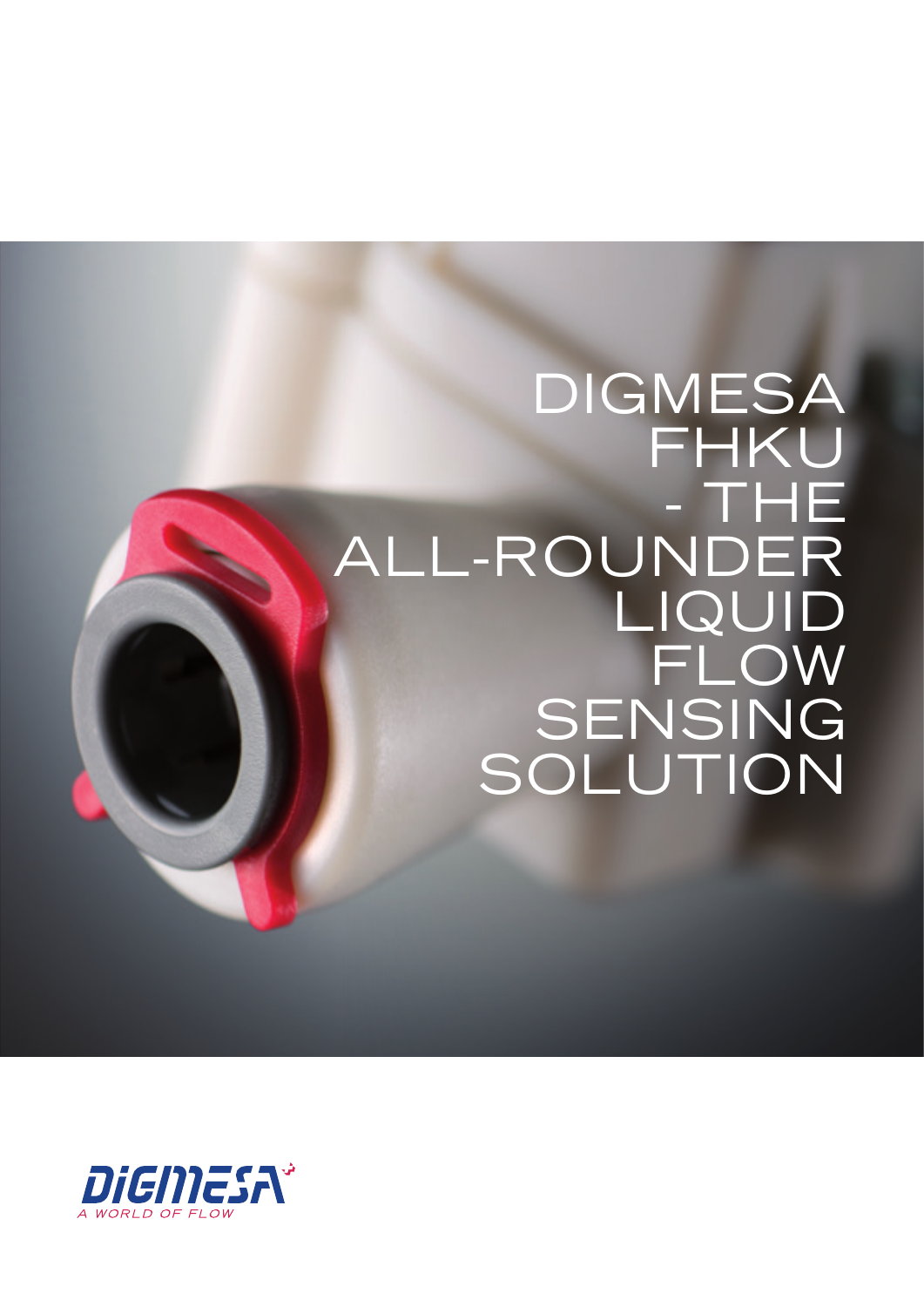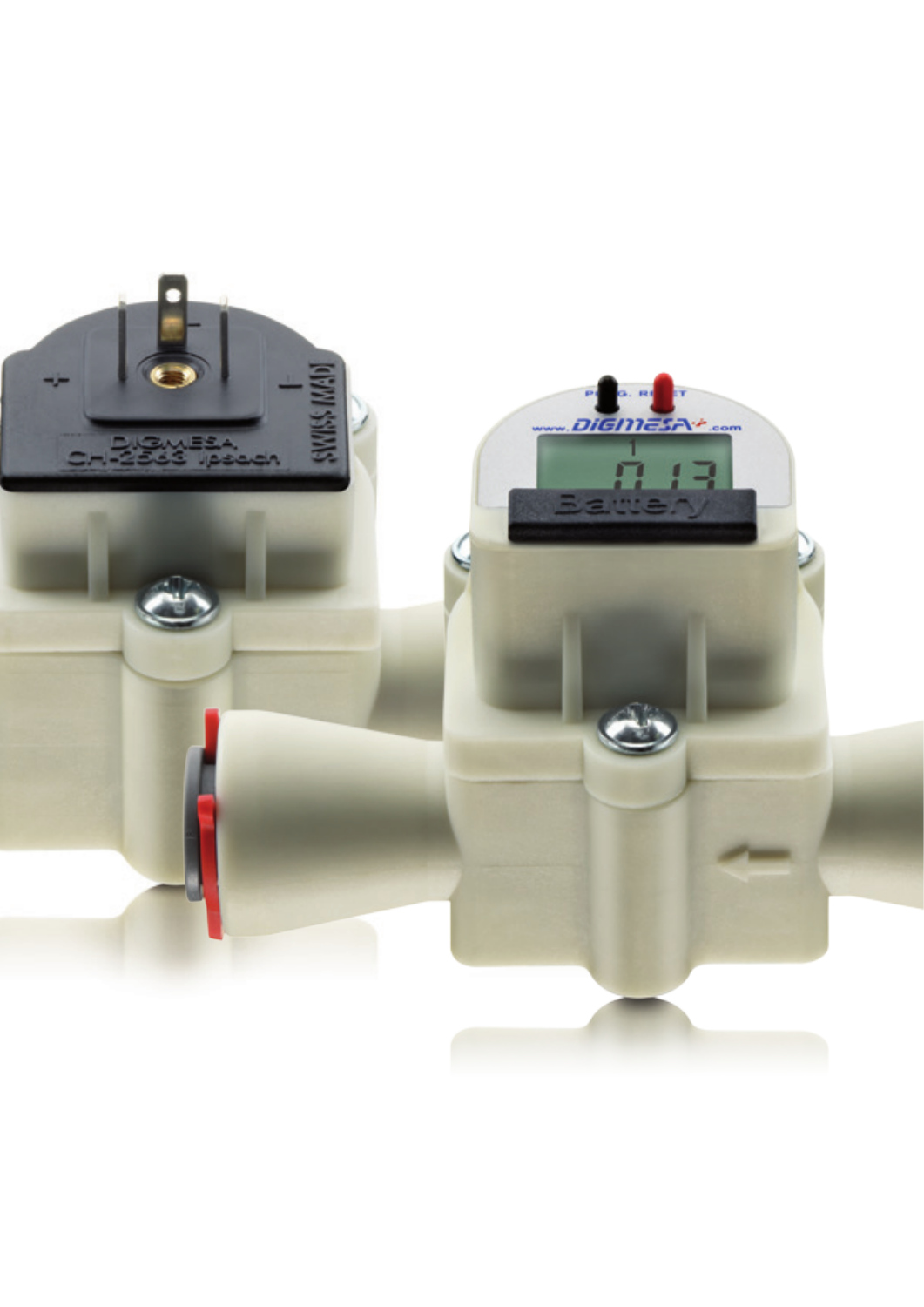### Flow Sensor FHKU Technical Information

The universal Classicline FHK or FHKU is used in practically every imaginable field, such as in the foodstuffs, chemical, industrial and semiconductor sectors. The two versions differ in the position of their connections: In the FHK, they are side by side, while in the FHKU, they are opposite each other. This flow sensor is available in many different configurations and can easily be adapted to meet special customer requirements. The newly developed ceramic bearing is also suitable for applications requiring continuous day-and-night operation.

The Classicline FHK and FHKU are also available with a display to enable simple, direct monitoring of the flowing medium. This display can be integrated into the upper part of the device, or it can be delivered separately and connected via a cable. This device is ideal for applications such as checking for compliance with maintenance cycles in water filters due to its many functions, such as count-down, count-up, display of instantaneous flow rate, timed control and data storage.

#### Flow Rate l/min

| Nozzle                     | Min   | Max   |  |
|----------------------------|-------|-------|--|
| $1.0 \text{ mm}$<br>$\sim$ | 0.041 | 0.56  |  |
| $1.2 \text{ mm}$           | 0.050 | 0.82  |  |
| $2.0$ mm                   | 0.091 | 2.40  |  |
| $2.5$ mm                   | 0.150 | 3.74  |  |
| 3.0 mm                     | 0.102 | 5.63  |  |
| 4.0 mm                     | 0.123 | 8.38  |  |
| 5.6 mm                     | 0.308 | 9.26  |  |
| 7.0 mm                     | 1.40  | 11.50 |  |
| 10.0 mm                    | 3.00  | 29.23 |  |

#### Output Signal

Pulse

#### Material

PBT PPS and PA (Fiberglass Reinforcement), PVDF

#### Application examples

Chemistry, Industry, Semiconductor Industry, Beverage

| <b>Housing Material</b>        | <b>FHKUC</b> | <b>FHKU</b> | <b>FHKU flat</b>         | <b>FHKU Chemistry</b>    | <b>FHKU HighFlow</b> |
|--------------------------------|--------------|-------------|--------------------------|--------------------------|----------------------|
| PBT (Fiberglass Reinforcement) | <b>STD</b>   | <b>STD</b>  | <b>STD</b>               | $\qquad \qquad$          | <b>STD</b>           |
| PPS (Fiberglass Reinforcement) |              |             | $\overline{\phantom{0}}$ | $\overline{\phantom{a}}$ |                      |
| PA (Fiberglass Reinforcement)  |              |             | -                        | $\overline{\phantom{a}}$ |                      |
| <b>PVDF</b>                    | -            | -           | -                        | STD                      |                      |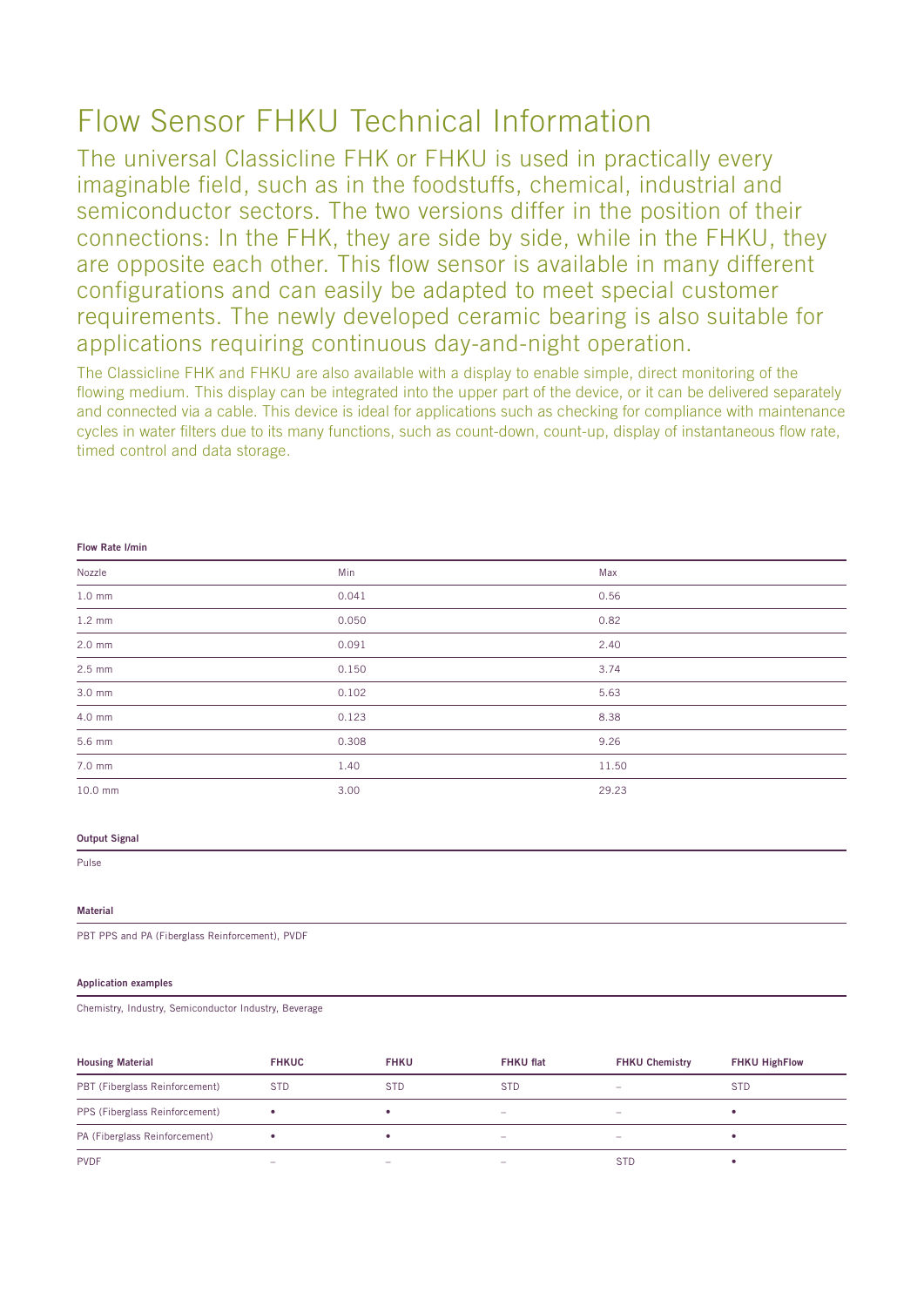| <b>Process Connection</b>                                                | <b>FHKUC</b> | <b>FHKU</b> | FHKU flat  | <b>FHKU Chemistry</b>    | <b>FHKU HighFlow</b> |  |
|--------------------------------------------------------------------------|--------------|-------------|------------|--------------------------|----------------------|--|
| G1/4" BSP m/m<br>(max. nozzle size Ø 5.6 mm)                             | <b>STD</b>   | <b>STD</b>  | <b>STD</b> | <b>STD</b>               | <b>STD</b>           |  |
|                                                                          |              |             |            |                          |                      |  |
| John Guest 3/8" f/f<br>(max. nozzle size Ø 5.6 mm)                       | $\bullet$    | $\bullet$   | $\bullet$  |                          | $\bullet$            |  |
|                                                                          |              |             |            |                          |                      |  |
| hose nipple<br>Ø 12.0 mm / Ø 11.0 mm m/m<br>(fixed nozzle size Ø 7.0 mm) | $\bullet$    | $\bullet$   | $\bullet$  | $\equiv$                 | $\bullet$            |  |
|                                                                          |              |             |            |                          |                      |  |
| G1/2" BSP m/m<br>(fixed nozzle size Ø 10.0 mm)                           | $\bullet$    | $\bullet$   | $\bullet$  | $\bullet$                | $\bullet$            |  |
|                                                                          |              |             |            |                          |                      |  |
| Cola BSF 1/2" m/m<br>(max. nozzle size Ø 5.6 mm)                         | ٠            |             | $\bullet$  |                          |                      |  |
| W                                                                        |              |             |            |                          |                      |  |
| 0-Ring                                                                   |              |             |            |                          |                      |  |
| Silicone                                                                 | <b>STD</b>   | <b>STD</b>  | <b>STD</b> | $\overline{\phantom{a}}$ | <b>STD</b>           |  |
| EPDM                                                                     | $\bullet$    | $\bullet$   | ٠          | ٠                        | $\bullet$            |  |
| Viton                                                                    | ٠            | ٠           | ٠          | <b>STD</b>               | $\bullet$            |  |
| Kalrez                                                                   |              |             |            | $\bullet$                |                      |  |
| <b>Turbine</b>                                                           |              |             |            |                          |                      |  |
| PVDF FT 36 2M (wetted magnets)                                           | <b>STD</b>   | <b>STD</b>  | <b>STD</b> |                          |                      |  |
|                                                                          |              |             |            |                          |                      |  |
|                                                                          |              |             |            |                          |                      |  |
| PVDF Chem. 2M (sealed magnets)                                           | $\bullet$    | ٠           | ٠          | <b>STD</b>               | <b>STD</b>           |  |
| PVDF Chem. 4M (sealed magnets)                                           | $\bullet$    | $\bullet$   | $\bullet$  | $\bullet$                | $\bullet$            |  |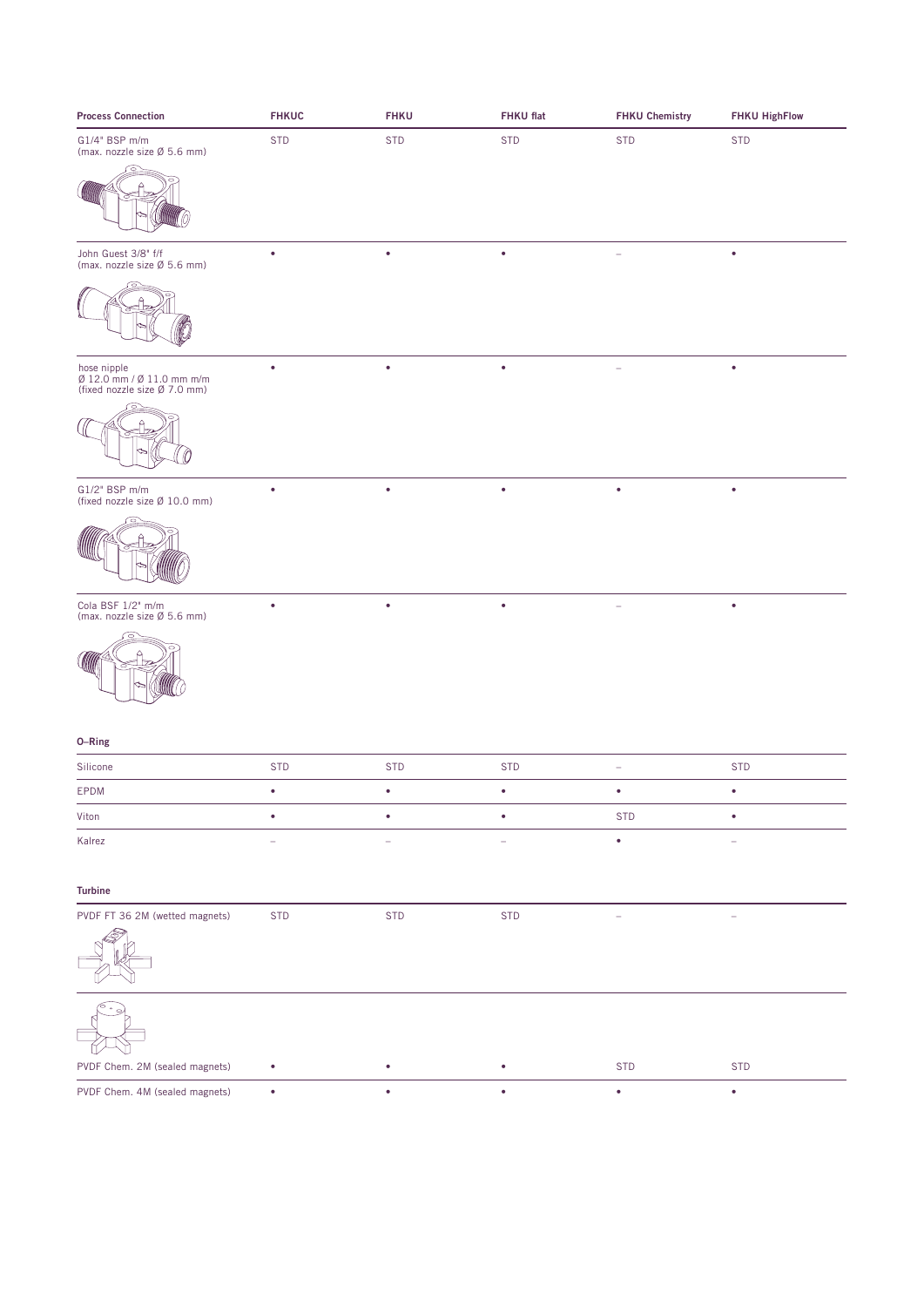| <b>Bearing Pin</b> | <b>FHKUC</b>             | <b>FHKU</b>              | <b>FHKU flat</b>         | <b>FHKU Chemistry</b>    | <b>FHKU HighFlow</b>         |
|--------------------|--------------------------|--------------------------|--------------------------|--------------------------|------------------------------|
| Inox 1.4305        | <b>STD</b>               | <b>STD</b>               | <b>STD</b>               | $\overline{\phantom{m}}$ | $\qquad \qquad -$            |
| Inox 1.4571        | ٠                        | ٠                        | ٠                        | $\overline{\phantom{a}}$ | $\overline{\phantom{a}}$     |
| <b>PCTFE</b>       | $\qquad \qquad$          | $\overline{\phantom{0}}$ | $\overline{\phantom{m}}$ | <b>STD</b>               | $\qquad \qquad \blacksquare$ |
| Ceramic            | $\overline{\phantom{a}}$ | $\overline{\phantom{a}}$ | $\overline{\phantom{a}}$ | $\overline{\phantom{a}}$ | <b>STD</b>                   |

#### Nozzle Nozzle PTFE

| 1.0 mm / PPS                      |            |            |            |            |            |
|-----------------------------------|------------|------------|------------|------------|------------|
| 1.2 mm / PPS                      | ٠          |            | ٠          | ٠          |            |
| 2.0 mm / PPS                      | ٠          |            | ٠          | ٠          |            |
| 2.5 mm / PPS                      | ٠          |            | ٠          | ٠          |            |
| 3.0 mm / Inox 1.4305              | ٠          |            |            |            |            |
| 4.0 mm / Inox 1.4305              |            |            |            |            |            |
| 5.6 mm / like housing lower part  | <b>STD</b> | <b>STD</b> | <b>STD</b> | <b>STD</b> | <b>STD</b> |
| 7.0 mm / like housing lower part  |            |            |            |            |            |
| 10.0 mm / like housing lower part | ٠          |            |            |            |            |

#### El. Connection

| Pancon Mas-Con         | <b>STD</b>               | -          | -                        |            |                          |
|------------------------|--------------------------|------------|--------------------------|------------|--------------------------|
| 3 pin amp<br>G         |                          | <b>STD</b> | <b>STD</b>               | <b>STD</b> | <b>STD</b>               |
| Resistor 1.2k          | $\bullet$                | $\bullet$  | $\bullet$                | $\bullet$  | $\bullet$                |
| 3 pin amp LED          |                          | ٠          | -                        | ٠          | $\overline{\phantom{a}}$ |
| 3 pin amp PNP          | $\qquad \qquad -$        | $\bullet$  | $\overline{\phantom{m}}$ | $\bullet$  | $\bullet$                |
| 3 pin amp PNP/LED      | $\overline{\phantom{m}}$ | ٠          | -                        | $\bullet$  | $\blacksquare$           |
| Cable                  |                          | $\bullet$  | $\bullet$                | $\bullet$  | $\overline{\phantom{a}}$ |
| <b>Empty Detection</b> |                          | ٠          | $\overline{\phantom{m}}$ |            | $\overline{\phantom{a}}$ |
| Thermo                 |                          | ٠          |                          | ٠          |                          |
| Display extl.<br>∼     |                          | ٠          | $\overline{\phantom{m}}$ | ٠          | $\sim$                   |

# RAFT

Display intl. – • – – –